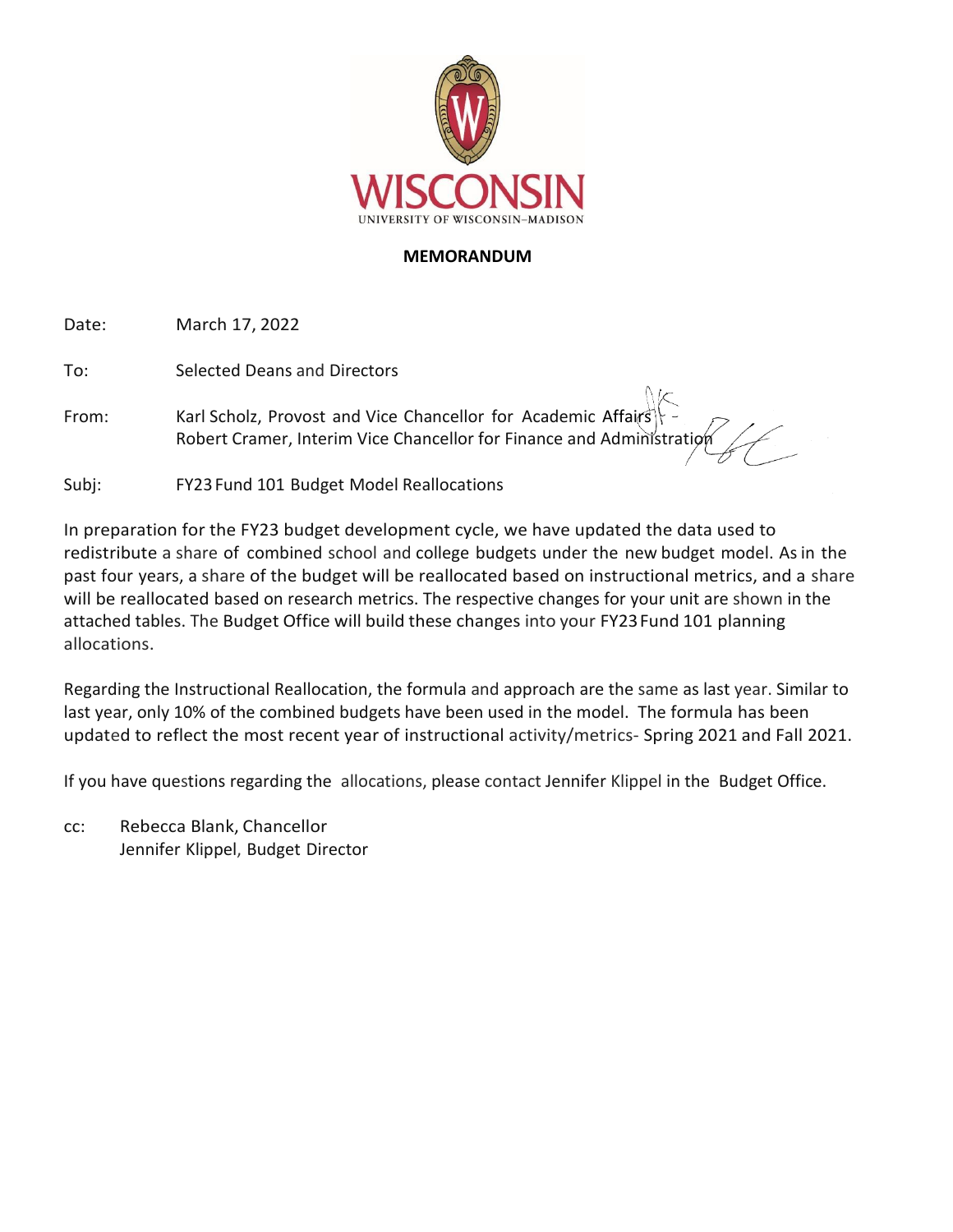| <b>FY23Planning Allocations</b><br><b>Fund 101</b><br><b>Budget Model</b><br><b>Reallocations</b><br><b>Instructional Redistribution</b> |                       |
|------------------------------------------------------------------------------------------------------------------------------------------|-----------------------|
|                                                                                                                                          |                       |
|                                                                                                                                          | <b>Instructional</b>  |
| <b>Division</b>                                                                                                                          | <b>Redistribution</b> |
| College of Agricultural & Life Sciences                                                                                                  | (197, 773)            |
| <b>Wisconsin School of Business</b>                                                                                                      | 132,548               |
| <b>School of Education</b>                                                                                                               | 4,306                 |
| <b>College of Engineering</b>                                                                                                            | (115, 672)            |
| School of Human Ecology                                                                                                                  | 20,755                |
| Nelson Institute for Environmental Studies                                                                                               | (13, 476)             |
| College of Letters and Science                                                                                                           | 192,919               |
| School of Medicine & Public Health                                                                                                       | (8,067)               |
| <b>School of Nursing</b>                                                                                                                 | 7,935                 |
| Division of Continuing Studies                                                                                                           | (23, 475)             |